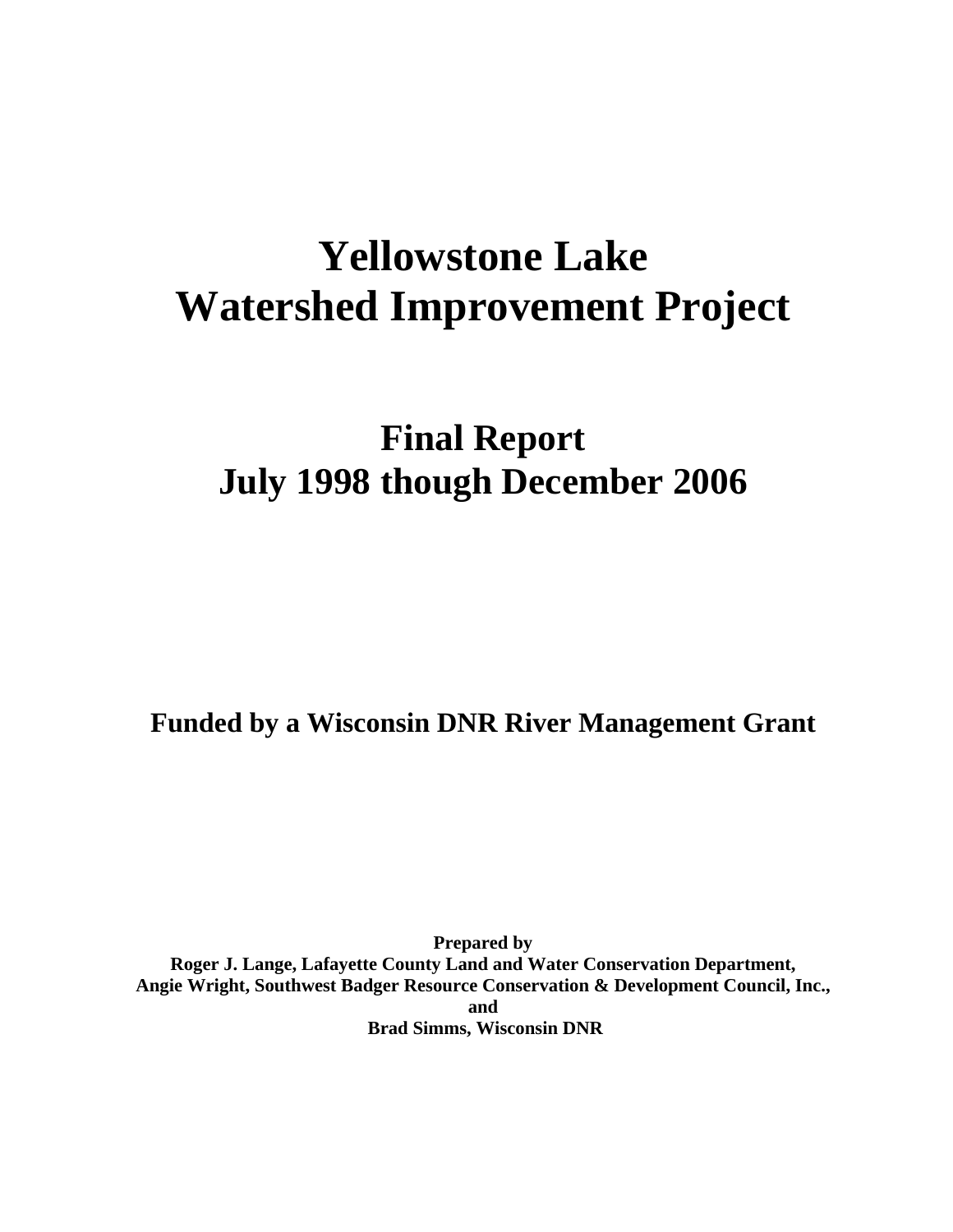# **INTRODUCTION**

The Yellowstone River Watershed is a 57 square mile rural, agricultural watershed that spans Iowa and Lafayette counties in Wisconsin. The watershed is home to Yellowstone Lake State Park, the fourth most visited state park in Wisconsin. The lake, a 455-acre impoundment created in 1954 by a dam on the Yellowstone River receives heavy recreational use and has the only beach in Lafayette County. The watershed can be divided into five subwatersheds: Cannon Creek, McClintock Creek, Steiner Branch, Yellowstone River, and Yellowstone Lake. Both Cannon Creek and Steiner Branch are considered Class II trout streams. The remaining areas are considered a warm water sport fishery.

Sediment and nutrient loading to the lake had adversely affected the water quality and limited recreational use of Yellowstone Lake. The lake was drained in XXXX to remove sediment. The heavy sedimentation rates in the lake were a result of the intensive agriculture occurring in the Yellowstone Lake Watershed. In 1995, there were 106 farming operations in the basin and of those 46 were livestock operations. Non-point pollution entering Yellowstone Lake in the form of manure runoff from livestock operations is a major concern in the watershed. However 80 percent of the phosphorus delivery to Yellowstone Lake is associated with eroded soil. The 1982 report titled *Water Quality Assessment of Steiner Branch* documents the sediment load to the lake to be 10,257 tons per year. Steiner Branch, one tributary to Yellowstone Lake, was calculated to have a long-term average sediment yield of 444 tons per square mile. The heavy sedimentation rates have hindered aquatic plant growth, which negatively impacts the warm water fishery. Excessive nutrient loading from sedimentation and livestock wastes have resulted in large algal blooms.

# **GOALS & OBJECTIVES**

The Yellowstone Lake Watershed Improvement Project sought to significantly reduce the amount of sediment and nutrients entering Yellowstone Lake through the installation of conservation best management practices (BMPs). The BMPs were directed at areas having the most significant impact on the resource.

The Yellowstone Lake Watershed Improvement Project targeted the Lafayette portion of the watershed (63% of total). The area covered by this project was 23,045 acres. Land devoted to row crop agriculture constituted 51% of land use in the watershed while grassland and forest made up the remaining 31% and 18%, respectively. Livestock agriculture in the project area is dominated by dairy and beef farming. There are 106 farming operations in the basin and of those 46 are livestock operations. Non-point pollution entering Yellowstone Lake in the form of manure runoff from livestock operations is a major concern in the watershed. However, 80 percent of the phosphorus delivery to Yellowstone Lake is associated with eroded soil (Anderson, 1995).

The Yellowstone Lake Watershed Improvement Project worked to accomplish the following four goals by the end of the project:

1) Reduce sediment delivery to Yellowstone Lake from upland sources by 25% (2,600 tons/yr).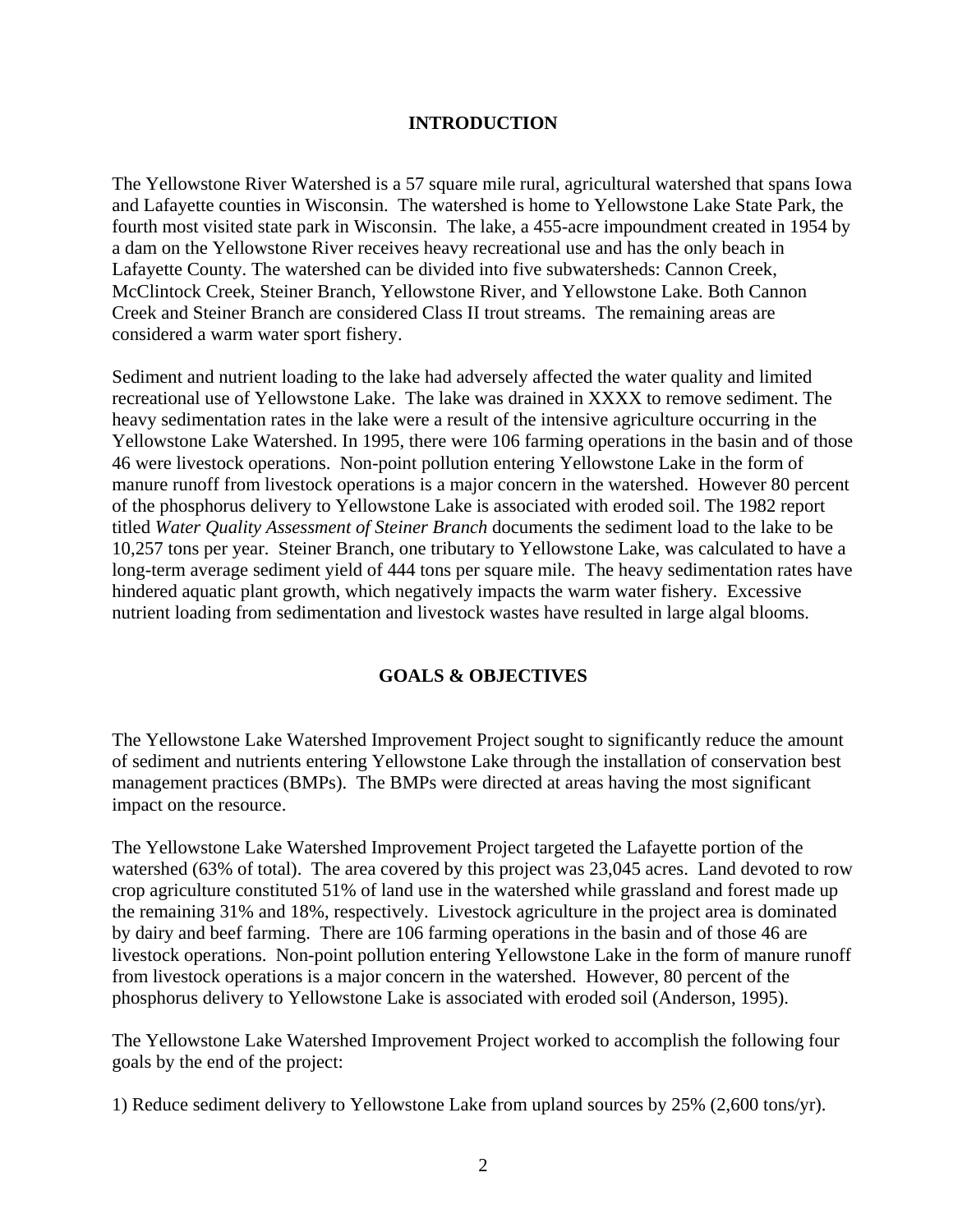2) Reduce phosphorus delivery to Yellowstone Lake from non-point sources by 25% (2,735 lbs/yr.)

3) Reduce soil erosion to 1/2 "T" or less on 50% of the pasture land in the Yellowstone Lake Watershed

4) Improve and develop wildlife cover throughout the Yellowstone Watershed

In 1998 the Wisconsin Lake Model Spreadsheet (WILMS) was used to predict sediment and phosphorus delivery rates to lakes. Max Anderson, environmental engineering professor with the University of Wisconsin Platteville was using actual field measurements to calibrate the program.

# **ACCOMPLISHMENTS**

# **Sediment and Phosphorus Delivery**

At the beginning of the project, Dr. Max Anderson, environmental engineering professor with the University of Wisconsin Platteville, used the Wisconsin Lake Model Spreadsheet (WILMS) to predict sediment and nutrient delivery to Yellowstone Lake. Dr. Anderson calibrated the model by comparing estimates with actual field measurements of sediment and pollutant loading. Dr. Anderson collected water quality data from Yellowstone Lake for two years as a Wisconsin DNR lake monitoring volunteer. The WILMS data identified that 80 percent of the phosphorus entering the lake comes from soil erosion from the land devoted to agricultural production. The model estimated that 13,200 lbs of phosphorus is transported to Yellowstone Lake from its watershed each year. Dr. Anderson stated that in order to improve the water quality of the lake, the amount of phosphorus entering the lake on an annual basis needed to be reduced. Since sediment input into a lake is the main pathway for phosphorus to enter Yellowstone Lake, reducing soil erosion is one of the key elements for improving the water quality in the lake.

Calculating the tons of sediment saved and pounds of phosphorous retained was somewhat problematic. As mentioned above, the WILMS model was used to calculate the initial sediment and phosphorous loads, however; that model is no longer in use. After consulting several individuals regarding this issue the following assumptions were used to calculate sediment and phosphorous loading. This report assumes 100% cropland above each of the dams and an average soil loss of 4 tons/acre/year, and uses a delivery ratio of 60% (60% of soil loss makes it to the dam), and an 88% trapping efficiency rate for each dam. Using this formula, the average soil loss reduction per acre is 2.112 tons/ac/yr. The average soil loss reduction (2.112 tons/ac/yr) was then multiplied by the drainage area for each of the dams. (See Appendix A).

To determine pounds of phosphorus retained due to the projects completed the US Geological Survey Fact Sheet - FS-195-97 was used. According to the fact sheet the median pounds of phosphorus per square mile for the Yellowstone Watershed was 683 pounds. Dividing the median pounds of phosphorus by the area of the watershed gives the average phosphorus per acres (1.0671875 lbs/acre). This number (1.0671875) was then multiplied by the tons of soil saved to come up with the amount of phosphorus reduced in pounds.

To determine pounds of phosphorus retained due to the installation of a sediment basin. The consensus of the group familiar with using the BARNY model felt that a 40 pound average of phosphorus reduction per sediment basin was adequate and representative.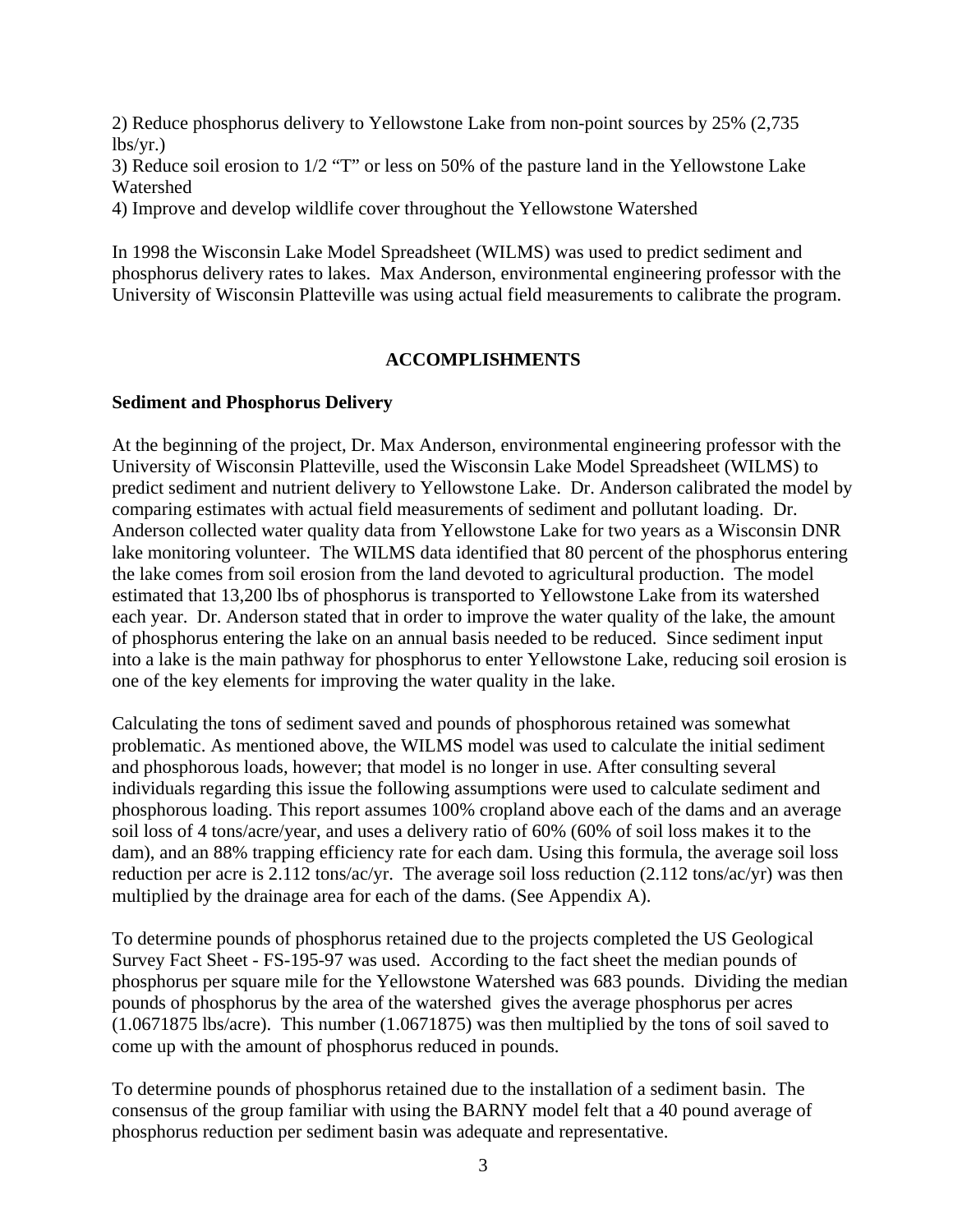Soil loss for the stream bank and waterway projects were calculated by how much of an area was lost over what amount of time. (length x height x thickness lost/yr x  $90#/Ft^3$  divided by 2,000#/ton).

For stream crossings and cattle lanes the soil loss calculation was as follows: (length x average 10' width divided by 43,560 ft<sup>2</sup>/acre x 30 tons/ac/yr).

Using the formulas stated above the final results showed that by installing the list of BMP's shown in Appendix A the total tons of soil saved per year is 3,646.97 tons/year (9.6 % above original goal). The annual phosphorus reduction is 4,022.59 pounds/year (32 % above original goal). **This reduction in sediment and phosphorus exceeds the original goals set at the start of the Yellowstone Watershed**.

An additional reduction in sediment and phosphorus could be attributed to the new acres enrolled into the CRP/CREP programs between 1998 and 2006. This data is not obtainable due to the way the current FSA reporting system is set up. Fields enrolled in CRP/CREP when this report was written (Lafayette Co. contracts only) are shown in Appendix C.

The wildlife cover/habitat has been increased by the use of prairie burnings, brush management, stream bank stabilization and lunkers structures, and the installation of 67 grade stabilization structures. See Appendix D.

# **Fish Populations**

Yellowstone Lake

Before the intensive management plan was started in 1998, the lake was dominated by carp, bullheads, and crappie (See Table 1).

| Species*                | Total # | Length Range (inches) | Catch per hour |
|-------------------------|---------|-----------------------|----------------|
| <b>Black Crappie</b>    | 117     | $3.8 - 10.8$ "        | 104            |
| <b>Bluegill Sunfish</b> | 43      | $3.7 - 8.4$ "         | 38             |
| <b>Channel Catfish</b>  | 36      | $8.1 - 14.5$ "        | 13             |
| Largemouth Bass         | 80      | $4.4 - 20.1"$         | 28             |
| <b>Smallmouth Bass</b>  | 9       | $9.5 - 15.1$ "        | 3              |
| Walleye                 | 105     | $4.1 - 20.6$ "        | 36             |
| <b>Black Bullhead</b>   | 45      | $7.7 - 9.0$ "         | 180            |

**Table 1: 1998 Yellowstone Lake fall electro-fishing survey results as reported by Brad Simms, DNR Fish Manager, Dodgeville, WI**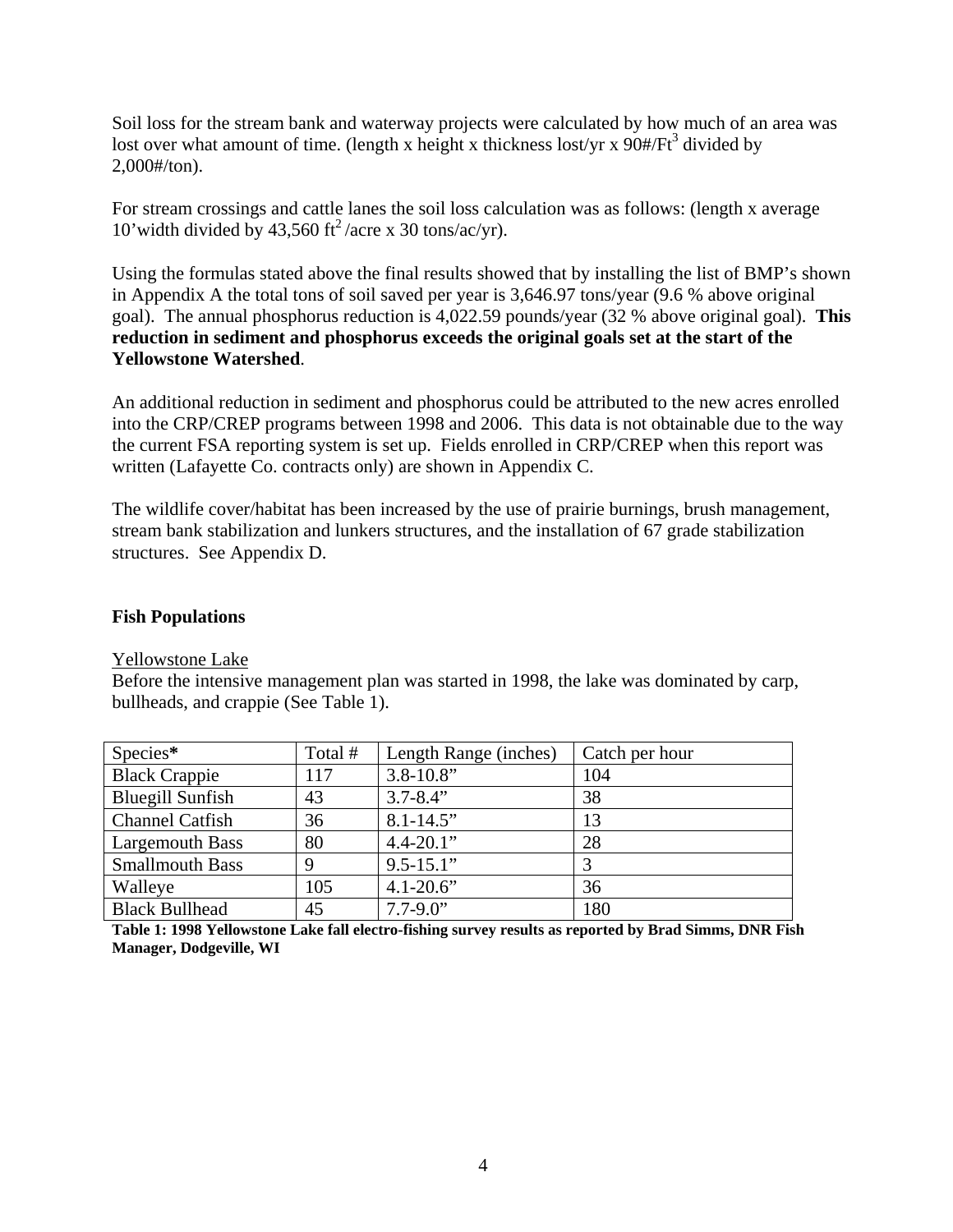A management plan to reduce the numbers of carp and black bullheads began in 1998. From 1998 through 2005, there were 453,833 pounds of carp removed (See Table 2).

| *Year | Pounds Removed          | #/acre removed     |                                                |
|-------|-------------------------|--------------------|------------------------------------------------|
| 1998  | 78559                   | 173                | Long & skinny about $5 \# avg$ . /fish         |
| 1999  | 24924                   | 55                 | Shorter & fat about $3 \# avg$ /fish, healthy  |
| 2000  | 144900                  | 318                | Shorter & fat about $3 \# avg$ . fish, healthy |
| 2001  | 79650                   | 175                | Shorter & fat about $3 \# avg$ . fish, healthy |
| 2002  | 65500                   | 144                | Shorter & fat about $3 \# avg$ . fish, healthy |
| 2003  | 8050                    | 18                 | Shorter & fat about $3 \# avg$ . fish, healthy |
| 2004  | 52250                   | 115                | Shorter & fat about $3 \# avg$ . fish, healthy |
| 2005  | 12500                   | 27                 | Long & skinny, some large 18#er's              |
| 2006  | <b>Unable to obtain</b> | this data prior to | completion of this report.                     |

#### **Table 2: Yellowstone Lake Carp Removal as reported by Brad Simms, DNR Fish Manager, Dodgeville, WI**

This reduction in the carp population along with stocking of desired species has greatly enhanced the predator / prey fishery balance (See Table 3).

| Year | <b>Species</b>         | Age Class                    | # Stocked | Length         | Source                |
|------|------------------------|------------------------------|-----------|----------------|-----------------------|
| 1998 | Muskellunge            | Large Fingerling             | 150       | 11             | Private Hatchery      |
| 1998 | Walleye                | <b>Small Fingerling</b>      | 22,750    | $\overline{2}$ | <b>DNR</b> Hatchery   |
| 1998 | Walleye                | Fry                          | 50,000    | $\overline{0}$ | <b>DNR Hatchery</b>   |
| 1999 | Bluegill               | Large Fingerling             | 5,000     | $\overline{4}$ | <b>DNR Ponds</b>      |
| 1999 | <b>Largemouth Bass</b> | <b>Adult(Field Transfer)</b> | 392       | 12             | <b>Field Transfer</b> |
| 1999 | Muskellunge            | Large Fingerling             | 900       | 11             | Other State Hatch     |
| 1999 | Walleye                | Large Fingerling             | 3,000     | $\overline{7}$ | <b>DNR Ponds</b>      |
| 1999 | White Sucker           | Adult(Brood Stock)           | 467       | 20             | Private Hatchery      |
| 2000 | <b>Largemouth Bass</b> | <b>Adult(Field Transfer)</b> | 523       | 10             | <b>Field Transfer</b> |
| 2000 | Northern Pike          | Large Fingerling             | 800       | 13             | Private Hatchery      |
| 2000 | Walleye                | <b>Small Fingerling</b>      | 23,370    | $\mathbf{1}$   | <b>DNR Hatchery</b>   |
| 2001 | Muskellunge            | Large Fingerling             | 900       | 9              | <b>DNR</b> Ponds      |
| 2001 | White Sucker           | Fry                          | 120,000   | $\overline{0}$ | Private Hatchery      |
| 2002 | Muskellunge            | Large Fingerling             | 900       | 10             | <b>DNR Hatchery</b>   |
| 2003 | <b>Largemouth Bass</b> | <b>Small Fingerling</b>      | 800       | $\overline{2}$ | <b>DNR Ponds</b>      |
| 2003 | Muskellunge            | Large Fingerling             | 900       | 11             | <b>DNR</b> Hatchery   |
| 2003 | Walleye                | <b>Small Fingerling</b>      | 23,780    | $\overline{2}$ | <b>DNR Ponds</b>      |
| 2004 | Muskellunge            | Large Fingerling             | 900       | 11             | <b>DNR Hatchery</b>   |
| 2004 | Walleye                | <b>Small Fingerling</b>      | 22,750    | 1              | <b>DNR</b> Ponds      |
| 2005 | Muskellunge            | Large Fingerling             | 800       | 12             | <b>DNR Hatchery</b>   |
| 2005 | Walleye                | <b>Small Fingerling</b>      | 22,425    | $\overline{2}$ | <b>DNR Hatchery</b>   |
| 2006 | Muskellunge            | Large Fingerling             | 501       | 11             | <b>DNR Hatchery</b>   |
| 2006 | Walleye                | <b>Small Fingerling</b>      | 15,962    | 3              | <b>DNR Ponds</b>      |

**Table 3: Fish Stocked into Yellowstone Lake as reported by Brad Simms, DNR Fish Manager, Dodgeville, WI**

In 2006 the fish population in the lake was fairly balanced with all species present. Carp and black crappie were still abundant, but the black bullheads were no longer common (See Table 4).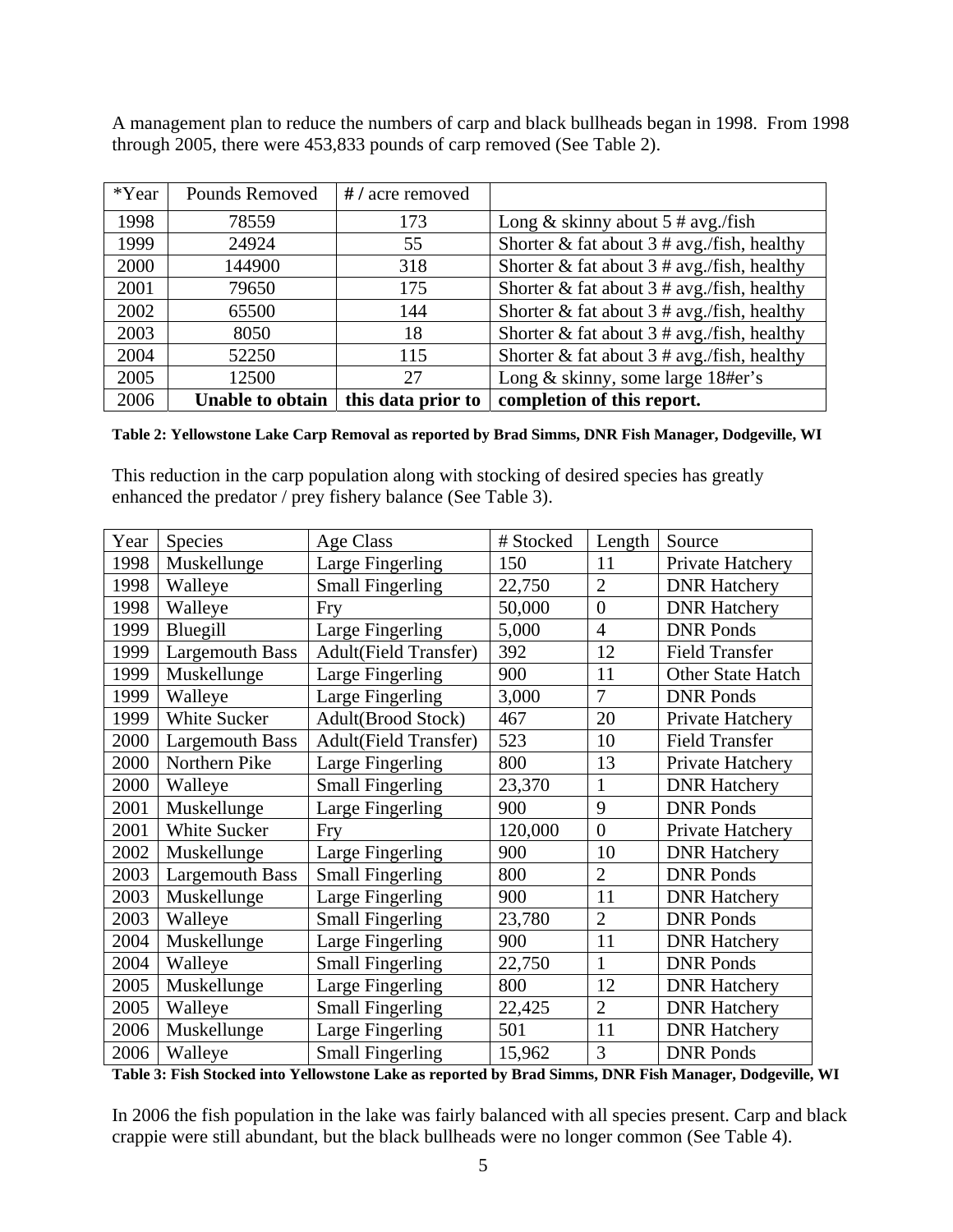Electro-fishing surveys showed more consistent year classes of bluegills and largemouth bass, whereas in the past there might have been one good year class every 4-5 years.

| <b>Species</b>          | Total # | Length Range (inches) | Catch per hour |
|-------------------------|---------|-----------------------|----------------|
| <b>Black Crappie</b>    | 202     | $3.2 - 11.3"$         | 87             |
| <b>Bluegill Sunfish</b> | 50      | $3.5 - 8.9"$          | 20             |
| <b>Channel Catfish</b>  | 15      | $16.0 - 25.5$ "       | 35             |
| Largemouth Bass         | 108     | $3.7 - 21.4$ "        | 40             |
| <b>Smallmouth Bass</b>  | 16      | $12.4 - 17.7$ "       | 6              |
| Walleye                 | 122     | $3.7 - 26.3"$         | 46             |
| <b>Black Bullhead</b>   |         | $9.5 - 10.5$ "        |                |

**Table 4: 2006 Yellowstone Lake fall electro-fishing survey results as reported by Brad Simms, DNR Fish Manager, Dodgeville, WI** 

#### Subwatersheds

#### *Steiner Branch*

Steiner Branch is located directly upstream or Northwest of the Lake. The land is primarily owned by the State of Wisconsin and managed by Department of Natural Resources. From 1998 through 2006 there were 27 small grade stabilization structures installed in this subwatershed, 25 of which were installed on property managed by the DNR. Estimates indicate that these 27 dams will reduce the sediment to the lake by 613 tons/year and reduce the phosphorus contribution by 654 pounds per year.

During this same time frame 1,885 lineal feet of stream bank riprap, 7,644 lineal feet of stream bank shaping and seeding, and 105 stream habitat lunker structures were installed. Estimates indicate that this stream bank work will reduce the sediment an additional 343 tons/year and reduce the phosphorus contribution by 366 pounds per year.

Prior to 1993 Brook Trout did not exist in the Steiner Branch. They were first stocked in 1993 then again in 1997, 1999, and every year since 2004 (See Table 5).

| Year | Species            | Age Class                     | # Stocked | Length         | Source                |
|------|--------------------|-------------------------------|-----------|----------------|-----------------------|
| 1998 | <b>Brown Trout</b> | Large Fingerling              | 250       | 3              | <b>DNR Hatchery</b>   |
| 1999 | <b>Brook Trout</b> | <b>Adult (Field Transfer)</b> | 27        | 9              | <b>Field Transfer</b> |
| 1999 | <b>Brown Trout</b> | Large Fingerling              | 130       | 3              | <b>DNR Hatchery</b>   |
| 1999 | <b>Brown Trout</b> | <b>Adult (Field Transfer)</b> | 5         | 17             | <b>Field Transfer</b> |
| 2000 | <b>Brown Trout</b> | Large Fingerling              | 500       | 2              | <b>DNR Hatchery</b>   |
| 2000 | <b>Brown Trout</b> | <b>Small Fingerling</b>       | 500       | $\overline{2}$ | <b>DNR Hatchery</b>   |
| 2001 | <b>Brown Trout</b> | <b>Small Fingerling</b>       | 500       |                | <b>DNR Hatchery</b>   |
| 2002 | <b>Brown Trout</b> | Large Fingerling              | 250       | 3              | <b>DNR Hatchery</b>   |
| 2003 | <b>Brook Trout</b> | Large Fingerling              | 500       | 4              | <b>DNR Hatchery</b>   |
| 2003 | <b>Brown Trout</b> | <b>Small Fingerling</b>       | 500       |                | <b>DNR Hatchery</b>   |
| 2004 | <b>Brook Trout</b> | <b>Small Fingerling</b>       | 920       | 3              | <b>DNR Hatchery</b>   |
| 2005 | <b>Brook Trout</b> | <b>Small Fingerling</b>       | 800       | $\overline{2}$ | <b>DNR Hatchery</b>   |
| 2006 | <b>Brook Trout</b> | <b>Small Fingerling</b>       | 600       | $\overline{2}$ | <b>DNR Hatchery</b>   |

**Table 5: Fish Stocked into Steiner Branch as reported by Brad Simms, DNR Fish Manager, Dodgeville, WI**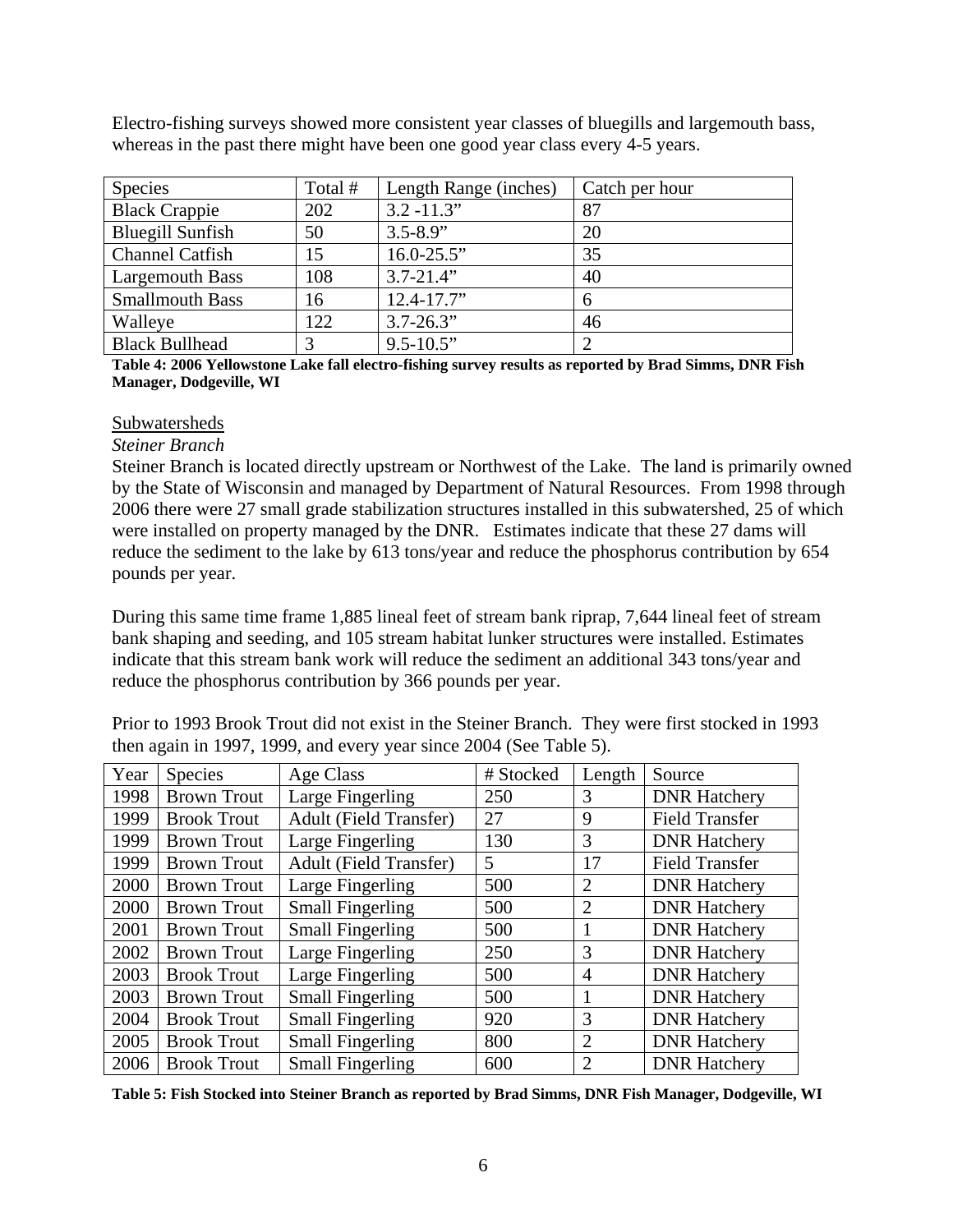In 1994 there were 92 Brook trout present, ranging in size from 4.3 to 11.2 inches. Catch per effort was 105 Brook trout per mile. Brown trout were also present and have maintained a stable population of around 214 fish per mile. The brown trout ranged in size from 3.8 to 15.1 inches. Brown trout were stocked in 1973 and 2003. The stocking of brown trout has been discontinued to help reduce competition with Brook trout.

# *Yellowstone River*

The Yellowstone River subwatershed is owned primarily by private landowners and stretches from three miles North West of Waldwick heading South East toward Argyle. Nineteen grade stabilization structures were installed, nine of which were installed on property managed by the DNR. It is estimated that these 19 dams will reduce the sediment to the lake by 796 tons/year and reduce the phosphorus contribution by 849 pounds per year.

Smallmouth bass were stocked in this subwatershed in 2000 and 2001 (See Table 6).

| Year | Species                                   | Age Class | # Stocked | Length   Source |                         |
|------|-------------------------------------------|-----------|-----------|-----------------|-------------------------|
|      | 2000   Smallmouth Bass   Large Fingerling |           | 2,500     |                 | <b>Private Hatchery</b> |
|      | 2001   Smallmouth Bass   Large Fingerling |           | 2,500     |                 | <b>Private Hatchery</b> |

**Table 6: Fish Stocked into Yellowstone River as reported by Brad Simms, DNR Fish Manager, Dodgeville, WI**

# **Aquatic Vegetation**

In 1999, macrophyte surveys showed macrophytes present in 12 of 144 rake tosses with four species of macrophytes present. In 2002, there were macrophytes present in 63 of the 144 rake tosses with eight species present. The density rating of macrophytes increased from 0.25 in 1999 to 1.5 in 2002. The most recent macrophyte survey was completed in 2005. It noted no changes since 2002.

# **Information and Education**

The Yellowstone Lake Watershed Education Committee was formed in 1995 to look at issues facing the Yellowstone Lake. The team consists of representatives from the Town of Fayette, Lafayette County elected officials and staff, Lafayette County Conservation Congress, Apple Springs Hunt Club, Ducks Unlimited, Fayette Sportsman's Club, DNR Lands, Water and Enforcement Divisions, Southwest Badger RC&D, and UW Extension. The Watershed Education Committee met as needed throughout the project, generally between two and four times per year. The Grant-Platte-Sugar-Pecatonica (GPSP) Basin Educator served as coordinator or co-coordinator of the committee since 1999. The Committee was responsible for establishing priorities for management of the lake and promoting lake and watershed protection efforts. Following is a summary of the public information and education items the group accomplished through the Yellowstone Watershed Improvement Project.

# Newsletters/Publications/Displays

The Yellowstone News newsletter is sent to over 120 people. Since 1997, 15 editions of the newsletter have informed, educated, and enriched residents of the Yellowstone watershed.

In 2004, the GPSP Basin Educator coordinated the publication of an 8-page color report titled, "Accomplishments of Landowners and Agencies in the Yellowstone River Watershed: 1999 –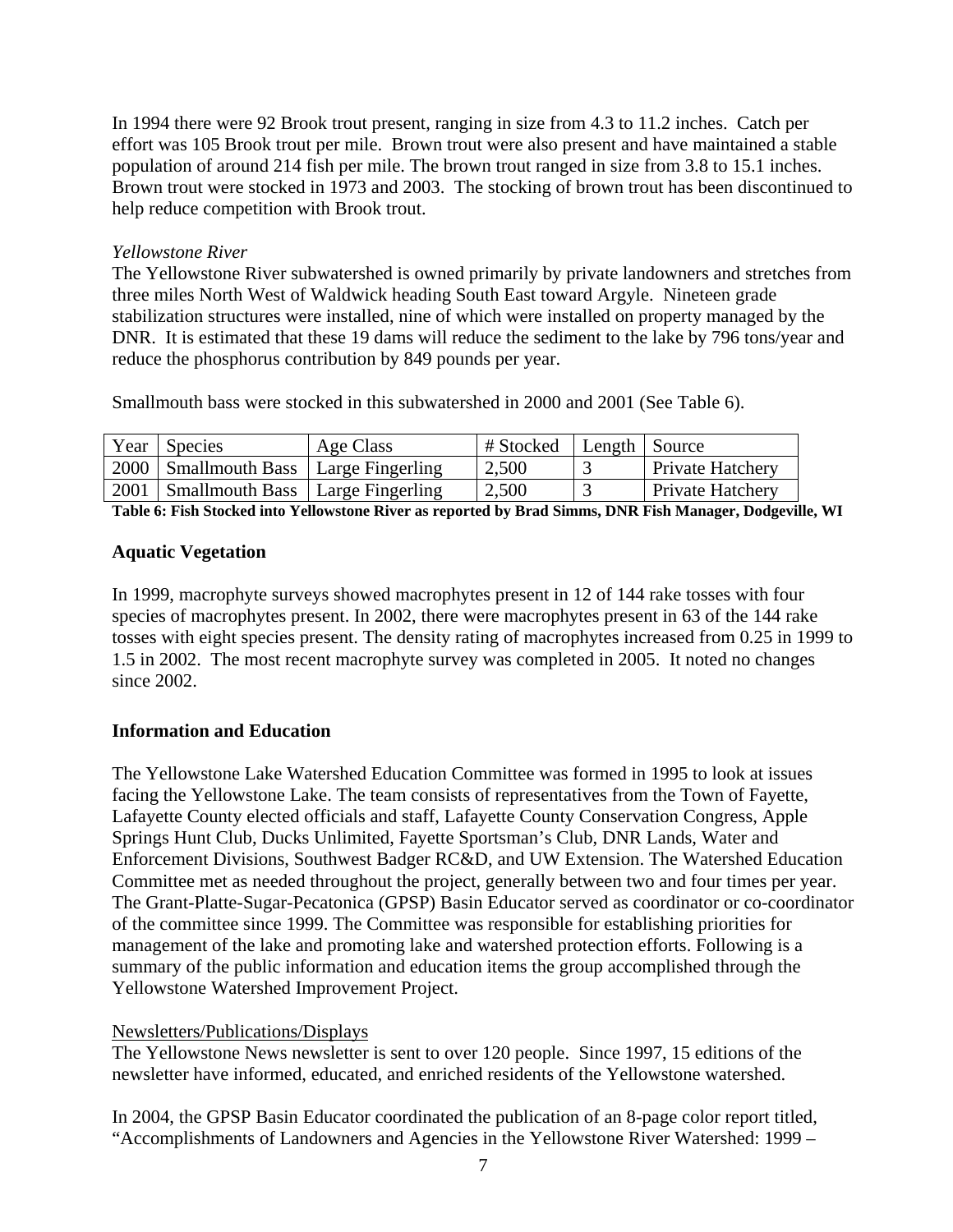Present." The report was distributed at the Yellowstone Lake 50<sup>th</sup> Anniversary celebration and was mailed to local elected officials and the newsletter mailing list.

The project has produced various displays detailing conservation practices in the watershed, invasive species information, oak savanna restoration, improvements in the lake, threats to the lake, and water quality and fish data. The displays were exhibited at the Park Office/Visitor's Center, the Iowa County Farmer Appreciation Day, and many other events and field days in Lafayette and Iowa Counties.

# Friends of Yellowstone Watershed

The "Friends of Yellowstone" program honors those who are exemplary stewards of the land and water resources in the Yellowstone Watershed. Since 1998, 15 "Friends" have been recognized. Some are landowners in the watershed who voluntarily installed conservation best management practices on their land; others are helping improve, protect or enhance the natural resources of the watershed in other ways such as the rough fish removal efforts in Yellowstone Lake. The Friends were selected by conservation and natural resource staff in the watershed. Farm profiles and photos were displayed at Yellowstone Lake State Park.

# *Friends of the Yellowstone Lake Watershed Award Recipients*

- 1998 Mike and Candi Flannery
- 2000 Dan and Brenda Syvrud Family
- 2002 Hill n' Vale Ranch, Pat & Michelle Leonard Farm, Shawn McCarville, & Homesville Dairy
- 2003 White Family Farms, Wayne Stietz, Greg Stamm, Ben Stamm, Samuel Hanson, and Michael Gould
- 2004 Byron Berg, Lafayette County Sportsmen Alliance, and Stan and Robin Peterson

# Well Testing and Abandonment

In 2000, UW-Extension received a \$10,000 grant from the Multi-Agency Land and Water Education Grants Program to provide cost-sharing dollars for watershed residents to test their drinking water at a reduced cost and to pay for well abandonment demonstrations in the watershed. In 2001, 119 landowners participated in the reduced-cost water testing program. Nearly one-third of the samples tested as unsafe, with high levels of nitrates and bacteria the most common problems. Over 70 residents attended educational programs held in Hollandale and Fayette.

Well abandonment demonstrations were held at three farms in Iowa County and three farms in Lafayette County. Educational displays and activities covering the importance of sealing abandoned wells, local water quality data, cost sharing opportunities, nitrate testing, and a groundwater model were set up at each of the sites. Approximately 65 landowners attended the six demonstrations.

# Grazing Study and Field Days

To help improve pasture management and control undesirable brush growth, UW-Extension, UW-Madison, UW-Platteville, DNR, and USDA-NRCS partnered with two landowners to conduct a study exploring the use of Scottish Highland cattle and fire for oak Savanna Restoration. The educational objectives included raising awareness of the importance of the oak savanna ecosystem and providing information on the possible value of managed (rotational) grazing as a tool in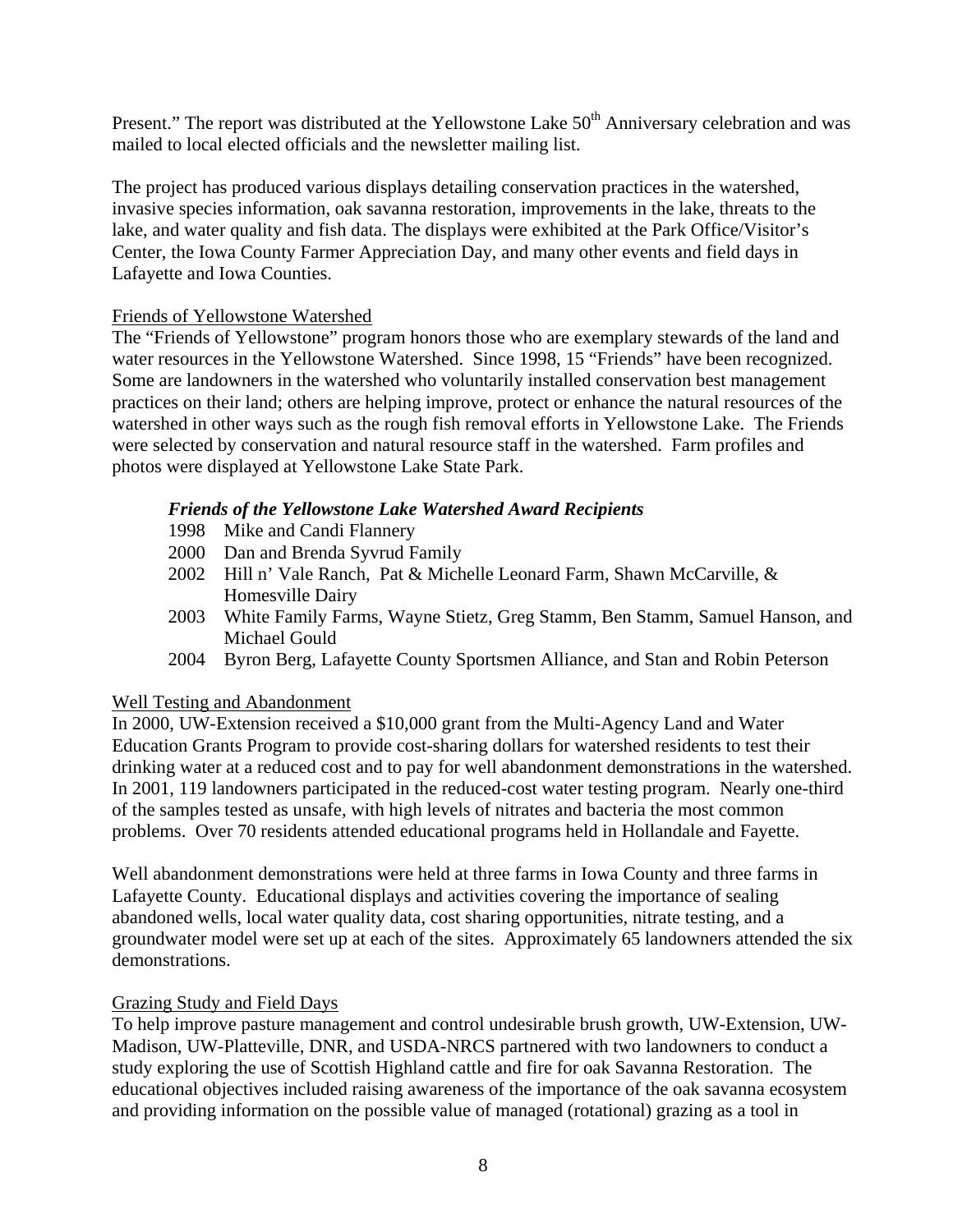restoring degraded oak savanna. The intended audience for the outreach activities included local and regional landowners and conservation agency personnel statewide.

Four project field days were held at Yellowstone Lake Wildlife Area – two during the summer of 2001 and two during the summer of 2002. Each year one field day was held specifically for conservation and natural resource agency professionals. These field days included a detailed look at the research protocols and data being collected, as well as guided tours of the research plots. Over 65 natural resource and agency professionals attended the 2001 and 2002 field days. A second field day was held each year specifically for area landowners and farmers. The topics presented included tax benefits of grazing, resources and tools available for restoration and management of prairie and savanna, how to fence and water for grazing and other practical aspects of the project. Guided tours of the plots were also offered to field day participants. More than 95 landowners attended the 2001 and 2002 field days.

The project was also featured in a variety of newspaper, television and radio reports. Over a dozen news articles were printed in local and statewide papers. The project partners developed and printed an educational brochure and a laminated poster display outlining the project's goals and methods. The brochure was mailed to all Wisconsin DNR wildlife biologists and inquiring landowners and was available at meetings, conferences and field days. The poster display was used at three conferences and was displayed at Yellowstone Lake State Park Visitor's Center.

# Shoreline Restoration

In 2001, UW-Platteville Reclamation students led a shoreline restoration effort at Yellowstone Lake. The students planted over 10,000 bulrushes, water lilies and other native aquatic plants to help improve water quality, habitat, and scenic beauty. They also removed a concentration of the invasive species Purple loosestrife in the bay near the Park office. In addition, they developed a presentation about the project that was shown at various events.

# Special Events

In 2004, the  $50<sup>th</sup>$  anniversary of Yellowstone Lake was commemorated with a three-day celebration. The celebration included a rededication ceremony, nature walks, water monitoring, lake tour, children's activities, and presentations and displays on lake history, watershed projects and improvements, and lake status. Over 140 people attended the celebration.

Rough Fish Roundups were held in 2002 and 2003. These fun, family oriented events brought attention to the problems rough fish can cause in the lake. There were fishing lessons, door prizes, and various cash prizes for participants. In 2002, 50 anglers caught nearly 104 pounds of rough fish. In 2003, more anglers participated (over 60), but fewer fish were caught (less than 50 pounds). Educational displays explaining conservation practices in the watershed, recent improvements in the lake and current threats to the lake were exhibited at the events.

The Lafayette County Youth Conservation Day was held at the Yellowstone Wildlife Area each spring from 1988 through 2001. Nearly 300 fifth-grade students participated annually in educational sessions on a variety of conservation and natural resource topics.

On May 22, 1999 volunteers gathered at the Yellowstone River for a river cleanup. The cleanup was part of National River Cleanup Week. Volunteers removed obstructions from the river, fixed fences, and collected trash in and along the river.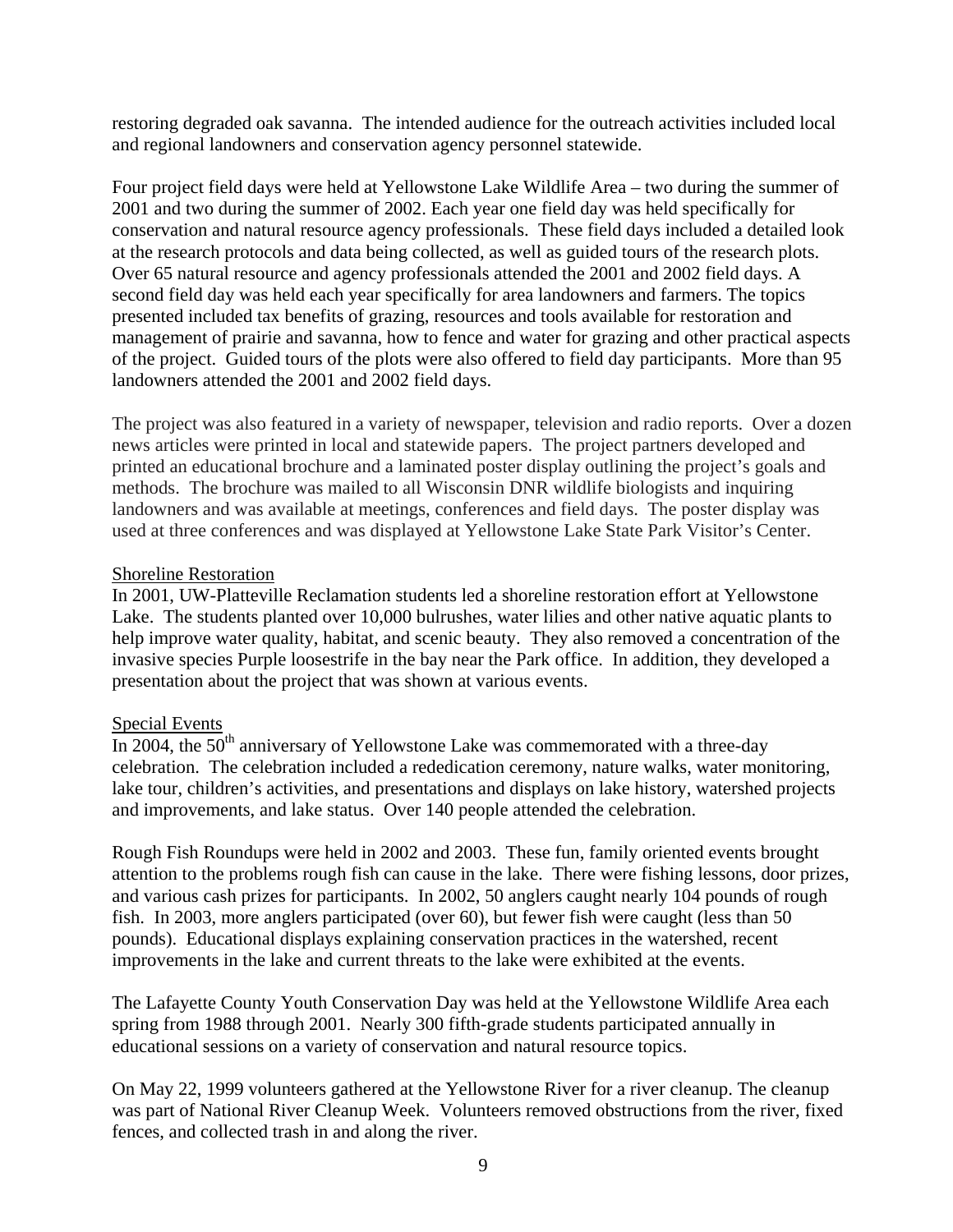On November 3, 2006, a Tri-County Soil Judging Contest was held on land owned by the DNR upstream from Yellowstone Lake. The contest is for high-school students from Grant, Green, and Lafayette counties. The event is designed to test their knowledge on soil morphology and soil characteristics. Approximately 160 students from 12 different schools participated in the event.

# Tours/Field trips

In 2000, over 50 watershed landowners and other interested citizens toured the Yellowstone watershed to learn more about the benefits of installing conservation practices. The tour included sediment retention basins, a barnyard project, a gravel stream crossing, stream bank stabilization, a riparian buffer, and a fish shocking demonstration.

Residents of Lafayette Manor Nursing Home visit Yellowstone Lake each summer. Local sportsman's clubs provide transportation, meals and assistance to residents who wish to fish. Since the event began in the early 1990s, almost 500 Manor residents have enjoyed this afternoon at the lake. The "Accessible to All" fishing and picnic area constructed in 1999 has made the visit more enjoyable for Manor residents and others throughout the year.

In 2004 and 2005, over 60 + individuals took part in a Brush Management/Invasive Species Field Day. This event was designed to inform landowners on identification of invasive species and show them what methods work in controlling them.

# Upland Habitat Restoration

To help improve upland grass habitat several burn workshops were also held in spring of 2001 and 2002. CRP/CREP acres?

# **On the Ground Accomplishments**

Approximately 44 landowners participated in projects in the Yellowstone watershed. Projects completed include:

- 67 Grade Stabilization Dams (10% in Iowa Co. & 90% in Lafayette Co.)
- 73 Riprap sites totaling 16,413 lineal feet (11% in Iowa Co. & 89% in Lafayette Co.)
- 105 Lunkers on Steiner Branch & Boulder Retards on the Yellowstone River
- 14 Ford Stream Crossings totaling 1,364 lineal feet (86% in Iowa Co. & 14% in Lafayette  $Co.$ )
- 2,450 lineal feet of Cattle Lanes (21% in Iowa Co. & 79% in Lafayette Co.)
- 7 Sediment Basins totaling 41,961 Ft<sup>2</sup> (43% in Iowa Co. & 57% in Lafayette Co.)
- 90 Acres Prescribed Grazing (55% in Iowa Co. & 45% in Lafayette Co.)
- 2 Spring Developments (50% in Iowa Co. & 50% in Lafayette Co.)
- 22 Well Abandonments (68% in Iowa Co. & 32% in Lafayette Co.)
- 2,200  $\text{Ft}^2$  of Heavy Use Protection (37% in Iowa Co. & 63% in Lafayette Co.)
- 7 Basin Filter Strips (28% in Iowa Co. & 72% in Lafayette Co.)
- 78.2 acres of Contour Strips (100% in Lafayette Co.)
- 3 Wetland Restoration Projects (33% in Iowa Co. & 66% in Lafayette Co.)
- 4 Nutrient Management Plans totaling 910.4 acres (43% in Iowa Co. & 57% in Lafayette  $Co.$ )
- 12 Acres of Critical Area Seeding (42% in Iowa Co. & 58% in Lafayette Co.)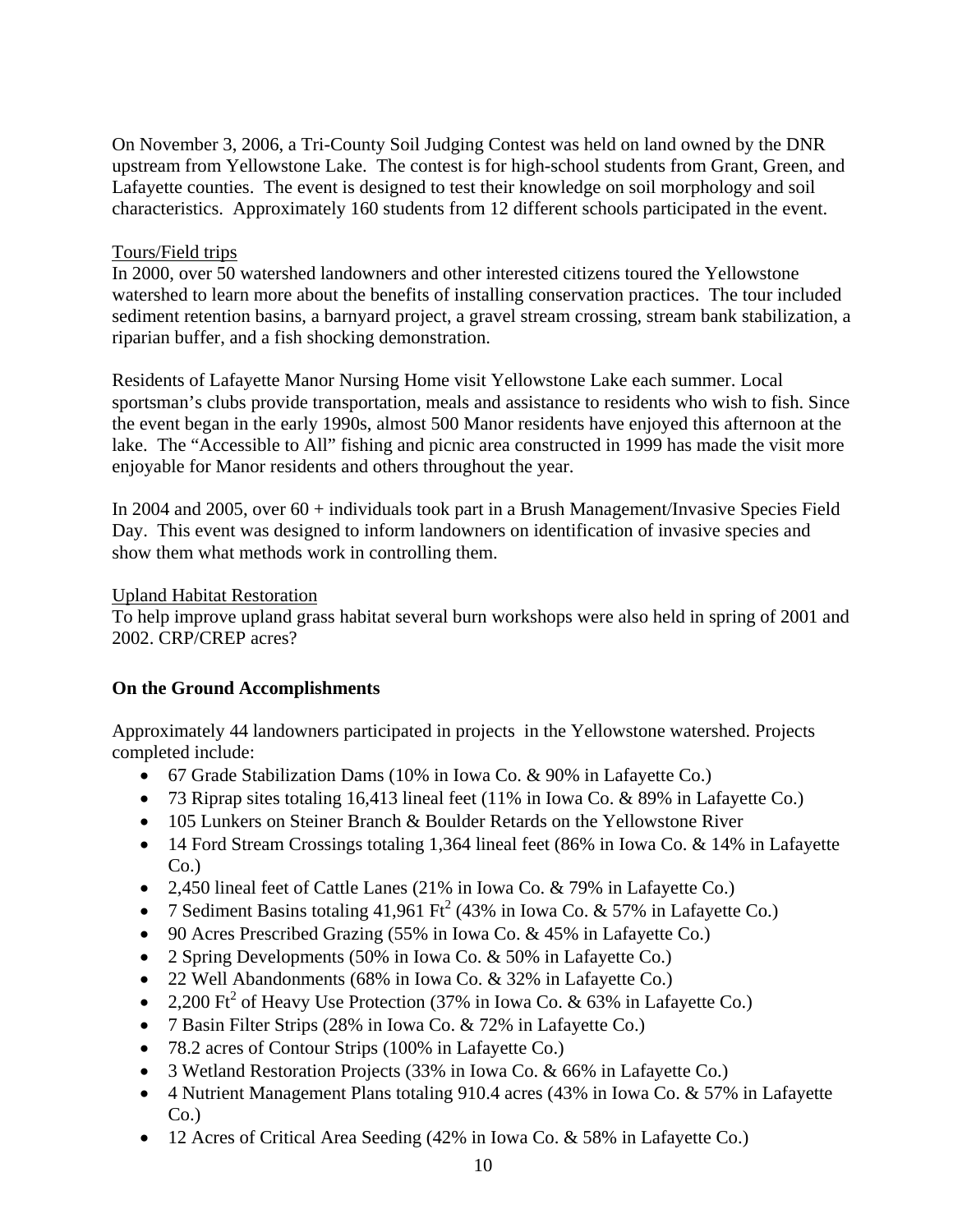- 1 Waste Storage Facility (Lafayette Co.)
- 9,630 lineal feet of Fencing  $(41\%$  in Iowa Co. & 59% in Lafayette Co.)
- 55 Grassed Waterway (71% in Iowa Co. & 29% in Lafayette Co.)
- 2 Milk house Waste Systems (100% in Lafayette Co.)
- 2 Diversions for 223 lineal feet (50% in Iowa Co. & 50% in Lafayette Co.)
- 400+ Acres of Prescribed Burning (Lafayette Co.)
- 26.3 Acres of Brush Management (Lafayette Co.)
- 22 Acres of Wildlife Management (Lafayette Co.)

See Appendix A for a more detailed list of projects.

# **NEW EFFORTS UNDERWAY IN THE YELLOWSTONE WATERSHED**

Future plans for Yellowstone Lake include continuing to stock game fish and remove carp species. A citizen monitoring group comprised of members of a local Sportsmen's club may also be organized. The Steiner branch will be managed for Brook trout over the next five years to determine if it can sustain a fishable population.

Cropland located within the State Park boundaries will slowly be phased out of cropping and into more recreational uses. In the woodlot areas, thick overgrown areas will be thinned and periodic burnings will be used to enhance the native prairie and oak savanna areas.

The USDA Natural Resources Conservation Service and local Land Conservation Departments will continue to encourage Yellowstone Watershed landowners to install conservation practices when opportunities become available. A special effort will be made when land ownership changes occur. Due to this continued commitment to protecting the watershed resources, including the lake, additional funding may be sought.

# **FUNDING SECURED FOR THIS PROJECT**

Many sources of funding helped to contribute to the success of this project. Funding sources included:

- A Wisconsin DNR Lake Protection Grant for \$200,000 that covered the cost of one Watershed Conservation Technician for five years.
- In-kind staff time from USDA-NRCS totaling approximately \$142,000 (See Appendix B for details). These dollars were in the form of time spent by NRCS staff working on projects in the Yellowstone Watershed.
- A Targeted Runoff Management Grant (TRM) for \$95,000 was also awarded by the DNR to provide cost-sharing for Conservation practices.
- In 2000 a Multi-Agency Land and Water Education Grant (MALWEG) for \$10,000 was received. This money was used to provide cost share dollars to the 119 landowners who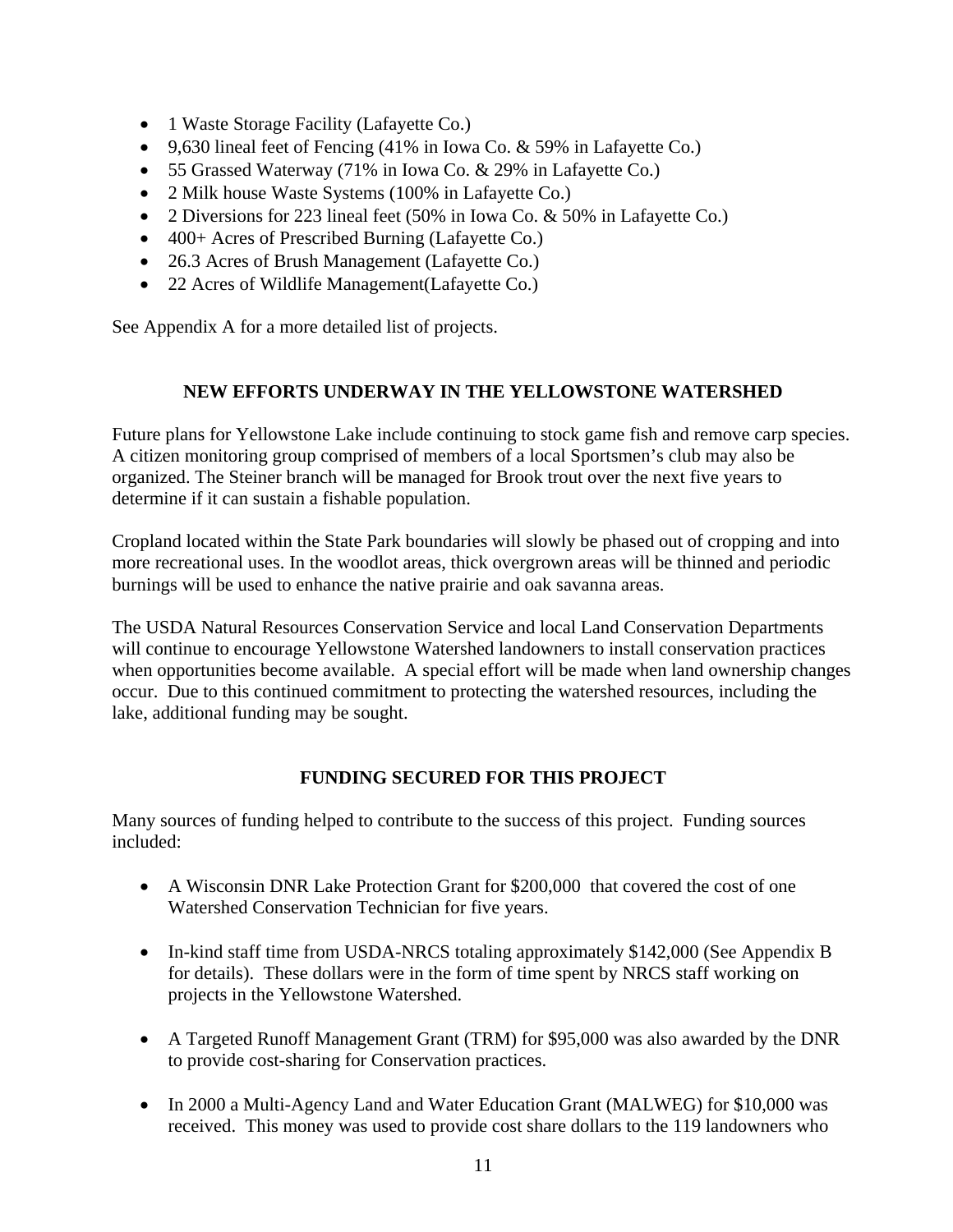participated in the reduced cost drinking water test (landowners paid \$25 for an \$85 testing package) and to pay for the six well abandonment demonstrations in the watershed.

- In 2001 a second MALWEG grant for \$20,000 was received for the study of using cattle in Oak Savanna Restoration.
- In 2002, a third MALWEG grant for \$15,000 was used for the promotion of Nutrient Management Plans. Unfortunately, most of this grant was returned due to lack of interest.
- An EPA Grant of \$18,000 was used for shoreline restoration and supplemental cost-share.
- Trout Stamp Funds (Wisconsin DNR) in the amount of \$13,000 were used on the Steiner Branch Stream restoration. An additional \$7,800 was also used from a DNR Environmental Damage Fund for restoration efforts.
- More than \$50,000 in DNR property income was used for fish stocking and a few sediment dams.
- License money (Wisconsin DNR) in the amount of \$20,000 was used for fish shocking, fish sampling, and carp removal.
- Many of the conservation practices installed utilized cost share dollars from the USDA EQIP program estimated at greater than \$1 million.
- Area Sportsman's Club members also donated countless hours on jobs such as: river cleanup, rough fish removal, and building fish habitat Lunkers.

# **ACKNOWLEDGEMENTS**

A big "Thank You" goes out to those that helped make this project a successful venture. With their vision and support the conditions of the water resources have greatly improved for all to enjoy.

Participating Landowners of Yellowstone Watershed (Iowa & Lafayette Counties) Lafayette Sportsman's Alliance Many Conservation & Sportsman's groups (Iowa & Lafayette Counties) Natural Resources Conservation Service (NRCS) (Iowa & Lafayette Counties) Southwest Badger Resource Conservation & Development (RC&D) Council Wisconsin Department of Natural Resources Land Conservation Department (Iowa & Lafayette Counties) Land Conservation Committees (Iowa & Lafayette Counties) University of Wisconsin Extension Local Congressional Representatives

The goals of this project were achieved due to the participating landowners and the cooperation of many others; however, there is still much work that could be done to make the watershed even better. An opportune time to complete more projects would be when land changes hands and the new landowners are informed of the benefits of conserving these valuable resources. Having cost-share funding available for use when these opportunities come available is very important.